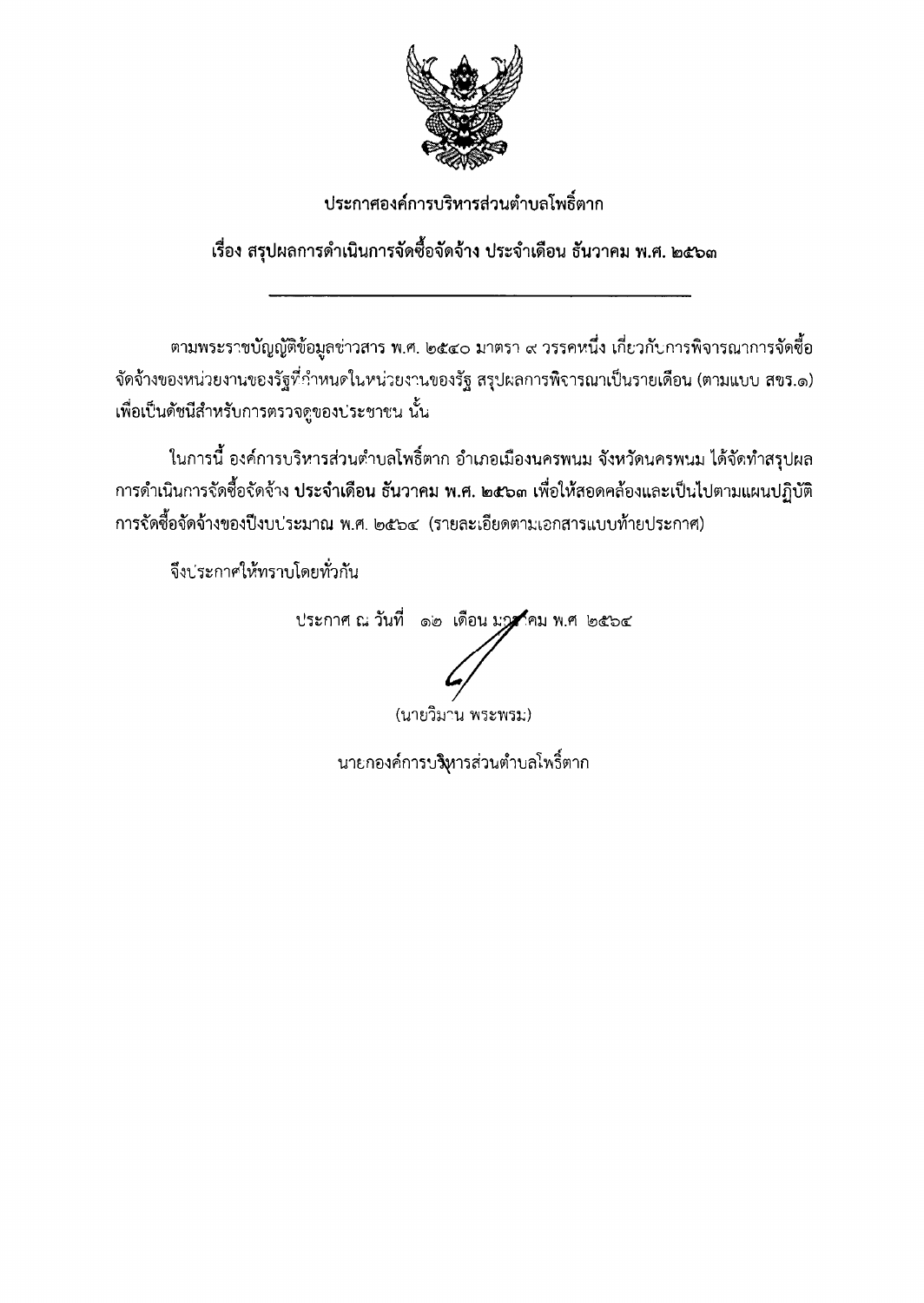| ลำดับ<br>ที่ | งานที่จัดซื้อจัดจ้าง                                                                                                                                                                                                                 | วงเงินที่จัดซื้อ<br>จัดจ้าง | ราคากลาง | วิธีจัดซื้อจัดจ้าง       | รายชื่อผู้เสนอราคาและราคา<br>ที่เสนอ            | ผู้ได้รับการคัดเลือกและ<br>ราคาที่ตกลงซื้อหรือจ้าง | เหตุผลที่คัดเลือกโดยสรุป                                                | เลขที่และวันที่ของสัญญาหรือ<br>ข้อตกลงในการจัดซื้อจัดจ้าง |
|--------------|--------------------------------------------------------------------------------------------------------------------------------------------------------------------------------------------------------------------------------------|-----------------------------|----------|--------------------------|-------------------------------------------------|----------------------------------------------------|-------------------------------------------------------------------------|-----------------------------------------------------------|
|              | ใบสั่งจ้าง                                                                                                                                                                                                                           |                             |          |                          |                                                 |                                                    |                                                                         |                                                           |
| ෧            | จ้างทำป้ายประชาสัมพันธ์ ตามโครงการ<br> ฝึกอบรมทำธุงอีสาน                                                                                                                                                                             | boo oo                      | ၁၀၀ ၀၀   | วิธีเฉพาะเจาะจง          | ไเรดอาร์ต                                       | โเรดอาร์ต                                          | เป็นผู้มีคุณสมบัติถูกต้อง<br> ตามเงื่อนไข และเป็นผู้<br>้เสนอราคาต่ำสุด | ใบสั่งจ้างเลขที่ ๙ /๒๕๖๔<br> ลงวันที่ ๑ ธันวาคม ๒๕๖๓      |
| ь            | จ้างช่อมบำรุงรถยนต์ส่วนกลาง หมายเลข<br>ไทะเบียน กข ๒๗๑๑ นครพนม                                                                                                                                                                       | <b>¢,¢00 00</b>             |          | ๕,๕๐๐ ๐๐ วิธีเฉพาะเจาะจง | ห้างหุ้นส่วนจำกัด สยามการ<br>ไยาง ออโต้เซอร์วิส | ห้างหุ้นส่วนจำกัด สยามการ<br> ยาง ออโต้เซอร์วิส    | เป็นผู้มีคุณสมบัติถูกต้อง<br> ตามเงื่อนไข และเป็นผู้<br>เสนอราคาต่ำสุด  | ใบสั่งจ้างเลขที่ ๑๐ /๒๕๖๔<br> ลงวันที่ ๔ ธันวาคม ๒๕๖๓     |
| <b>cn</b>    | ่จ้างทำป้ายไวนิลประชาสัมพันธ์ ตาม<br>กิจกรรมทำความสะอาด หน้าบ้าน น่ามอง                                                                                                                                                              | COO.OO                      |          | ๔๐๐ ๐๐ วิธีเฉพาะเจาะจง   | เรดอาร์ต                                        | ไเรดอาร์ต                                          | เป็นผู้มีคุณสมบัติถูกต้อง<br> ตามเงื่อนไข และเป็นผู้<br> เสนอราคาต่ำสุด | ใบสั่งจ้างเลขที่ ๑๑ /๒๕๖๔<br> ลงวันที่ ๔ ธันวาคม ๒๕๖๓     |
| ๔            | จ้างซ่อมคอมพิวเตอร์ โน้ตบุ๊ค หมายเลข<br>ครุภัณฑ์ ๔๑๖ ๕๘ ๐๒๘                                                                                                                                                                          | ෧, <b>෫ඁ</b> ෮෮ඁ෮෮          |          | ๑,๕๐๐ ๐๐ วิธีเฉพาะเจาะจง | ร้าน ไอทีโปร เขอร์วิส<br>ไนครพนม                | ร้าน ไอทีโปร เซอร์วิส<br> นครพนม                   | เป็นผู้มีคุณสมบัติถูกต้อง<br> ตามเงื่อนไข และเป็นผู้<br> เสนอราคาต่ำสุด | ใบสังจ้างเลขที่ ๑๒ /๒๕๖๔<br>ลงวันที่ ๔ ธันวาคม ๒๕๖๓       |
| ď            | จ้างทำป้ายพระฉายาลักษณ์สมเด็จพระ<br>กนิษฐาธิราชเจ้า กรมสมเด็จพระเทพ<br> รัตนราชสุดาฯ สยามบรมราชกุมารี ตาม<br>โครงการรับเสด็จฯ ในภารกิจการรับ ส่ง<br> สมเด็จพระกนิษฐาธิราชเจ้า กรมสมเด็จ<br> พระเทพรัตนราชสุดาฯ สยามบรมราช<br>่าุมารี | m.coo ool                   |          | ๓,๔๐๐ ๐๐ วิธีเฉพาะเจาะจง | เรดอาร์ต                                        | เรดอาร์ต                                           | เป็นผู้มีคุณสมบัติถูกต้อง<br>ดามเงื่อนไข และเป็นผู้<br> เสนอราคาต่ำสุด  | ใบสั่งจ้างเลขที่ ๑๓ /๒๕๖๔<br>ลงวันที่ ๑๔ ธันวาคม ๒๕๖๓     |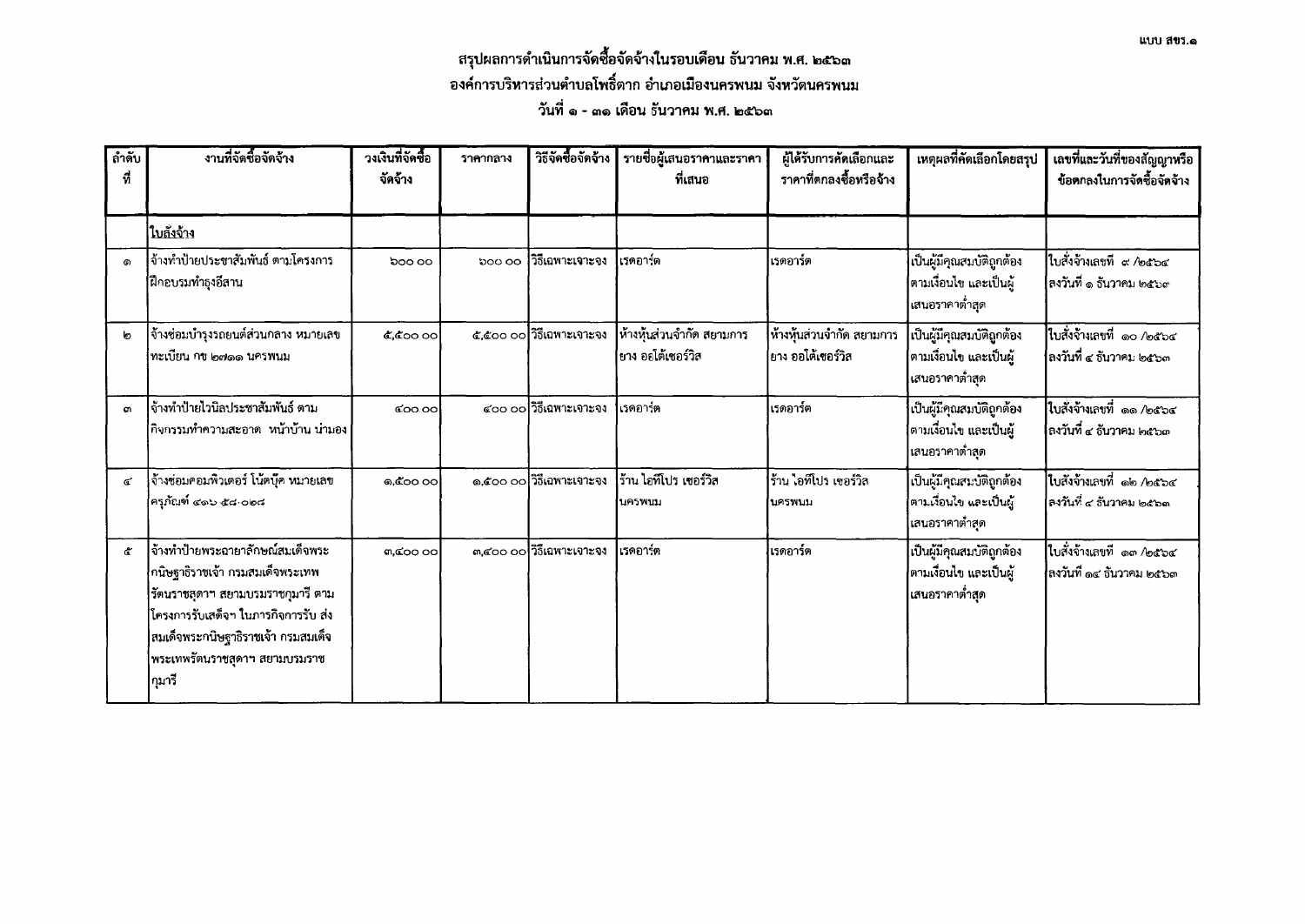### สรุปผลการดำเนินการจัดซื้อจัดจ้างในรอบเดือน ธันวาคม พ.ศ. ๒๕๖๓ ้องค์การบริหารส่วนตำบลโพธิ์ตาก อำเภอเมืองนครพนม จังหวัดนครพนม วันที่ ๑ - ๓๑ เดือน ธันวาคม พ.ศ. ๒๕๖๓

| ลำดับ<br>ที่ | งานที่จัดชื่อจัดจ้าง                                                                                                                                                                                                                                                                                                                | วงเงินที่จัดซื้อ<br>จัดจ้าง | ราคากลาง | วิธีจัดซื้อจัดจ้าง        | รายชื่อผู้เสนอราคาและราคา<br>ที่เสนอ           | ผู้ได้รับการคัดเลือกและ<br>ราคาที่ตกลงซื้อหรือจ้าง | เหตุผลที่คัดเลือกโดยสรุป                                                | เลขที่และวันที่ของสัญญาหรือ<br>ข้อตกลงในการจัดซื้อจัดจ้าง   |
|--------------|-------------------------------------------------------------------------------------------------------------------------------------------------------------------------------------------------------------------------------------------------------------------------------------------------------------------------------------|-----------------------------|----------|---------------------------|------------------------------------------------|----------------------------------------------------|-------------------------------------------------------------------------|-------------------------------------------------------------|
| ৯            | จ้างเหมาจัดดอกไม้สด (ประดับโต๊ะหมู่<br>บูชา/พานพุ่ม) ตามโครงการรับ - ส่งเสด็จ<br>ฯ สมเด็จพระกนิษฐาธิราชเจ้า กรม<br>สมเด็จพระเทพรัตนราชสุดาฯ สยามบรม<br>ราชกุมารี เสด็จพระราชดำเนินแทน<br>พระองค์ในพิธีพระราชทานปริญญาบัตร<br>แก่ผู้สำเร็จการศึกษาจากมหาวิทยาลัย<br>นครพนม ประจำปีการศึกษา ๒๕๖๒<br>ในวันพุธ ที่ ๑๖ ธันวาคม พ.ศ. ๒๕๖๓ | C.COO OO                    |          | ๔,๕๐๐ ๐๐ วิธีเฉพาะเจาะจง  | นางบุญรัตน์ ธิวโต                              | นางบุญรัตน์ ธิวโต                                  | เป็นผู้มีคุณสมบัติถูกต้อง<br> ตามเงื่อนไข และเป็นผู้<br>เสนอราคาต่ำสุด  | ใบสั่งจ้างเลขที่ ๑๔ ⁄๒๕๖๔<br> <br> ลงวันที่ ๑๕ ธันวาคม ๒๕๖๓ |
| сJ           | จ้างชอมบำรุงรถยนต์ส่วนกลางกู้ซีพกู้ภัย <br>หมายเลขทะเบียน บต ๒๔๓๗ นครพนม                                                                                                                                                                                                                                                            | 0,000 00                    |          | b,000 00 วิธีเฉพาะเจาะจง  | ห้างหุ้นส่วนจำกัด สยามการ<br>ยาง ออโต้เซอร์วิส | ห้างหุ้นส่วนจำกัด สยามการ<br> ยาง ออโต้เซอร์วิส    | เป็นผู้มีคุณสมบัติถูกต้อง<br> ดามเงื่อนไข และเป็นผู้<br>่เสนอราคาต่ำสุด | ใบสังจ้างเลขที ๑๕ /๒๕๖๔<br>ลงวันที่ ๑๗ ธันวาคม ๒๕๖๓         |
| ๘            | จ้างชอมบำรุงรถตู้พยาบาล หมายเลข<br> ทะเบียน บค ๓๐๖๙ นครพนม                                                                                                                                                                                                                                                                          | බ්,බ්ටට ටට                  |          | ๑๖,๗๐๐ ๐๐ วิธีเฉพาะเจาะจง | ท้างหุ้นส่วนจำกัด สยามการ<br>ยาง ออโต้เซอร์วิส | ห้างหุ้นส่วนจำกัด สยามการ<br>ยาง ออโต้เซอร์วิส     | เป็นผู้มีคุณสมบัติถูกต้อง<br>ตามเงื่อนไข และเป็นผู้<br>เสนอราคาต่ำสุด   | ใบสังจ้างเลขที่ ๑๖ /๒๕๖๔<br>ลงวันที่ ๑๗ ธันวาคม ๒๕๖๓        |
| C,           | จ้างทำตรายางของกองช่าง                                                                                                                                                                                                                                                                                                              | డిడం ంం                     |          | ๕๘๐ ๐๐ วิธีเฉพาะเจาะจง    | ร้านปริญญาการพิมพ์                             | ร้านปริญญาการพิมพ์                                 | เป็นผู้มีคุณสมบัติถูกต้อง<br>ตามเงื่อนไข และเป็นผู้<br>เสนอราคาต่ำสุด   | ใบสั่งจ้างเลขที่ ๑๗ /๒๕๖๔<br>ลงวันที่ ๒๒ ธันวาคม ๒๕๖๓       |
| ෙ            | จ้างทำตรายางของกองคลัง                                                                                                                                                                                                                                                                                                              | ම,ර්ශාර රථ                  |          | ๒,๖๓๐ ๐๐ วิธีเฉพาะเจาะจง  | ร้านปริญญาการพิมพ์                             | ร้านปริญญาการพิมพ์                                 | เป็นผู้มีคุณสมบัติถูกต้อง<br>ตามเงื่อนไข และเป็นผู้<br>เสนอราคาต่ำสุด   | ใบสั่งจ้างเลขที่ ๑๘ /๒๕๖๔<br> ลงวันที่ ๒๒ ธันวาคม ๒๕๖๓      |
| ෧෧           | จ้างช่อมแซมครุภัณฑ์สำนักงานสังกัด<br> สำนักปลัดองค์การบริหารส่วนตำบลโพธิ์<br>ิตาก                                                                                                                                                                                                                                                   | 6,60000                     |          | ๔,๘๐๐ ๐๐ วิธีเฉพาะเจาะจง  | ร้านลำพูน การไฟฟ้า                             | ร้านลำพูน การไฟฟ้า                                 | เป็นผู้มีคุณสมบัติถูกต้อง<br>ตามเงื่อนไข และเป็นผู้<br>เสนอราคาต่ำสุด   | ใบสั่งจ้างเลขที่ ๑๙ /๒๕๖๔<br>ลงวันที่ ๒๙ ธันวาคม ๒๕๖๓       |
| ෧෨           | จ้างทำป้ายประชาสัมพันธ์ ศูนย์<br>อำนวยการป้องกันและลดอุบัติเหตุทาง<br>ถนนช่วงเทศกาลปีใหม่ ประจำปี พ.ศ<br>මරේවර                                                                                                                                                                                                                      | ದ೦೦ ೦೦                      |          | ๙๐๐ ๐๐ วิธีเฉพาะเจาะจง    | เรดอาร์ต                                       | เรดอาร์ต                                           | เป็นผู้มีคุณสมบัติถูกต้อง<br>ตามเงื่อนไข และเป็นผู้<br>เสนอราคาต่ำสุด   | ใบสั่งจ้างเลขที่ ๒๐ /๒๕๖๔<br>คงวันที่ ๒๙ ธันวาคม ๒๕๖๓       |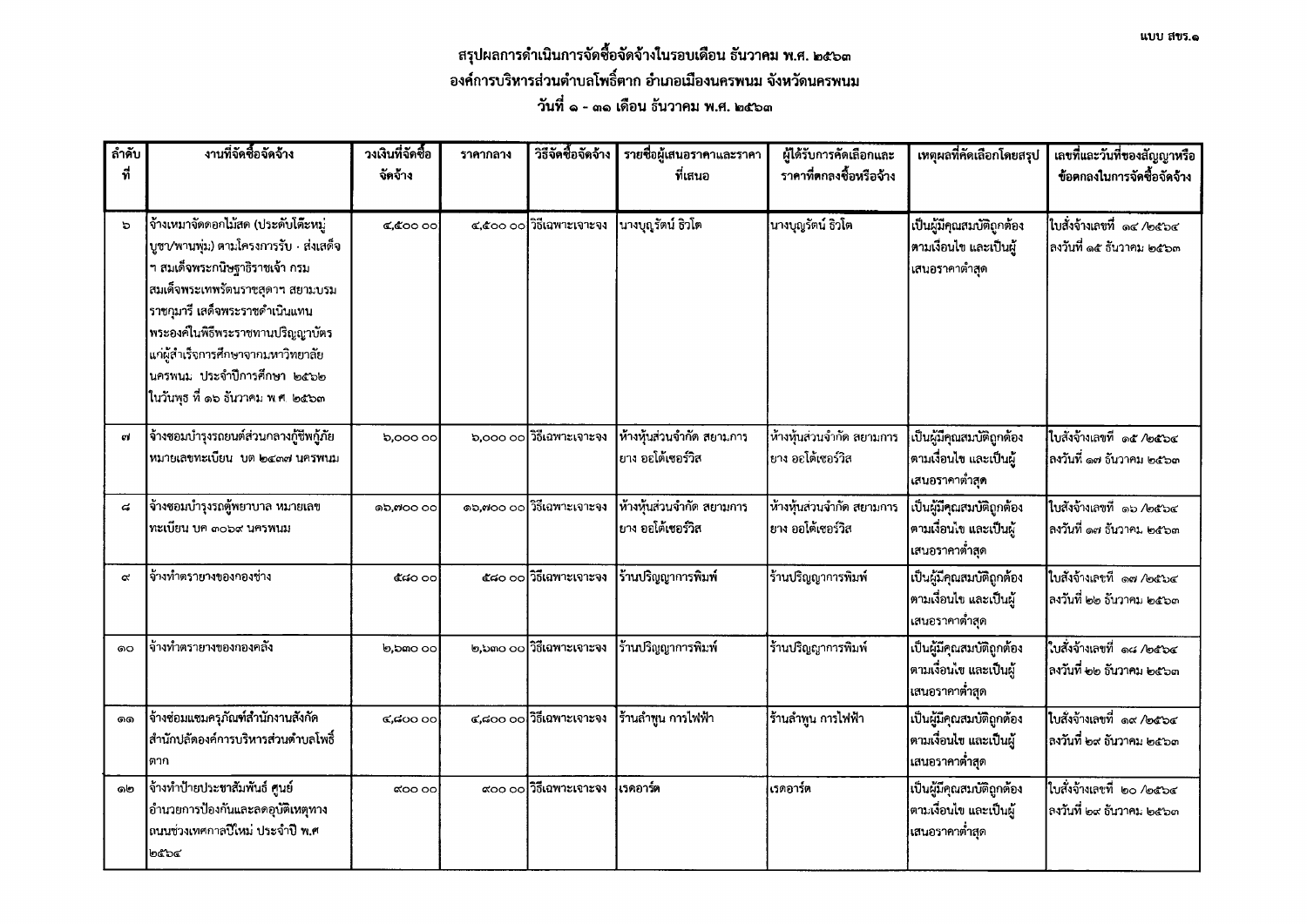#### สรุปผลการดำเนินการจัดซื้อจัดจ้างในรอบเดือน ธันวาคม พ.ศ. ๒๕๖๓ ้องค์การบริหารส่วนตำบลโพธิ์ตาก อำเภอเมืองนครพนม จังหวัดนครพนม วันที่ ๑ - ๓๑ เดือน ธันวาคม พ.ศ. ๒๕๖๓

| ลำดับ<br>ที่          | งานที่จัดซื้อจัดจ้าง                                                                                                                                                               | วงเงินที่จัดซื้อ<br>จัดจ้าง | ราคากลาง | วิธีจัดซื้อจัดจ้าง        | ้ รายชื่อผู้เสนอราคาและราคา<br>ที่เสนอ                                                                                      | ผู้ได้รับการคัดเลือกและ<br>ราคาที่ตกลงซื้อหรือจ้าง | เหตุผลที่คัดเลือกโดยสรุป                                                 | เลขที่และวันที่ของสัญญาหรือ<br>ข้อตกลงในการจัดซื้อจัดจ้าง |
|-----------------------|------------------------------------------------------------------------------------------------------------------------------------------------------------------------------------|-----------------------------|----------|---------------------------|-----------------------------------------------------------------------------------------------------------------------------|----------------------------------------------------|--------------------------------------------------------------------------|-----------------------------------------------------------|
|                       | <b>ใบสั่งซื้อ</b>                                                                                                                                                                  |                             |          |                           |                                                                                                                             |                                                    |                                                                          |                                                           |
| ෧                     | ซื้อวัสดุอุปกรณ์ ตามโครงการฝึกอบรม<br> ทำธุงอีสาน                                                                                                                                  | രങ്,ങ്ങഠ @ോ                 |          | ๑๗,๗๗๐ ๕๐ วิธีเฉพาะเจาะจง | ร้านไพวันการค้า                                                                                                             | ร้านไพวันการค้า                                    | เป็นผู้มีคุณสมบัติถูกต้อง<br>ตามเงื่อนไข และเป็นผู้<br>เสนอราคาต่ำสุด    | ใบสังขี้อเลขที่ ๑๒ /๒๕๖๔<br>ลงวันที่ ๑ ธันวาคม ๒๕๖๓       |
| b                     | ซื้อวัสดุคอมพิวเตอร์ของกองช่าง                                                                                                                                                     | 0,డంం 00                    |          | ๑,๘๐๐ ๐๐ วิธีเฉพาะเจาะจง  | ห้างหุ้นส่วนจำกัด กวงเชียง<br>(loctaral)                                                                                    | ห้างหุ้นส่วนจำกัด กวงเชียง<br>(loc mm)             | เป็นผู้มีคุณสมบัติถูกต้อง<br>ตามเงื่อนไข และเป็นผู้<br>้เสนอราคาต่ำสุด   | ใบสังซื้อเลขที่ ๑๓ ⁄๒๕๖๔<br>ลงวันที่ ๔ ธันวาคม ๒๕๖๓       |
| ഩ                     | ซื้อวัสดุก่อสร้าง ของกองช่าง                                                                                                                                                       | C.mmooo                     |          | ๕,๓๓๐ ๐๐ วิธีเฉพาะเจาะจง  | ร้านอึ้งกิมเช้ง                                                                                                             | ร้านอึ้งกิมเช้ง                                    | เป็นผู้มีคุณสมบัติถูกต้อง<br>ดามเงื่อนไข และเป็นผู้<br>ู่เสนอราคาต่ำสุด  | ใบสั่งซื้อเลขที่ ๑๒ /๒๕๖๔<br>ลงวันที่ ๔ ธันวาคม ๒๕๖๓      |
| $\mathbf{G}^{\prime}$ | ซื้อธงญี่ปุ่น ประดับเสาไฟ ตามโครงการ<br>รับเสด็จ ในภารกิจการรับ-ส่ง สมเด็จพระ<br>กนิษฐาธิราชเจ้า กรมสมเด็จพระเทพ<br>รัตนราชสุดาฯ สยามบรมราชกุมารี ในวัน<br>พุธ ที่ ๑๖ ธันวาคม ๒๕๖๓ | da coo oo                   |          | ตต,๕๐๐ ๐๐ วิธีเฉพาะเจาะจง | ๑ แอ็ดสหกิจ<br> ราคา ๗๗.๕๐๐ ๐๐ บาท<br>๒. ร้าน อำนวยภัณฑ์<br>ราคา ๙๓,๐๐๐ ๐๐ บาท<br>๓. ร้านเยาว์พานิช<br> ราคา ๑๐๐,๗๕๐ ๐๐ บาท | แอ็ดสหกิจ<br>วาคา ๗๗,๕๐๐ ๐๐ บาท                    | เป็นผู้มีคุณสมบัติถูกต้อง<br>ตามเงื่อนไข และเป็นผู้<br>้เสนอราคาต่ำสุด   | ใบสั่งซื้อเลขที่ ๑๔ /๒๕๖๔<br>ลงวันที่ ๙ ธันวาคม ๒๕๖๓      |
| $\mathfrak{C}$        | ซื้อวัสดุอุปกรณ์ ตามโครงการรับเสด็จฯ<br>ในภารกิจการรับ ส่ง สมเด็จพระกนิษฐาธิ<br>ราชเจ้า กรมสมเด็จพระเทพรัตนราชสุดาฯ<br>ลยามบรมราชกุมารี                                            | ෧෮,෨෮෮ ෮෮                   |          | ๑๐,๓๔๐.๐๐ วิธีเฉพาะเจาะจง | ร้าน เอ็น วาย ร่วมค้า                                                                                                       | ร้าน เอ็น วาย ร่วมค้า                              | เป็นผู้มีคุณสมบัติถูกต้อง<br>ดามเงื่อนไข และเป็นผู้<br>ุ่ เสนอราคาต่ำสุด | ใบสั่งซื้อเลขที่ ๑๖/๒๕๖๔<br>ลงวันที่ ๑๔ ธันวาคม ๒๕๖๓      |
| ৯                     | ซื้อวัสดุอุปกรณ์ ตามโครงการรับเสด็จฯ<br>ในภารกิจการรับ-ส่ง สมเด็จพระกนิษฐาธิ<br>ราชเจ้า กรมสมเด็จพระเทพรัตนราชสุดาฯ<br>สยามบรมราชกุมารี                                            | <b>σ΄ Θε</b> Ο Ο Ο          |          | ๔,๑๔๐ ๐๐ วิธีเฉพาะเจาะจง  | ร้านแพรพรรณ                                                                                                                 | ร้านแพรพรรณ                                        | เป็นผู้มีคุณสมบัติถูกต้อง<br>ดามเงื่อนไข และเป็นผู้<br>ุ่เสนอราคาต่ำสุด  | ใบสังขี้อเลขที่ ๑๗ /๒๕๖๔<br>ลงวันที่ ๑๔ ธันวาคม ๒๕๖๓      |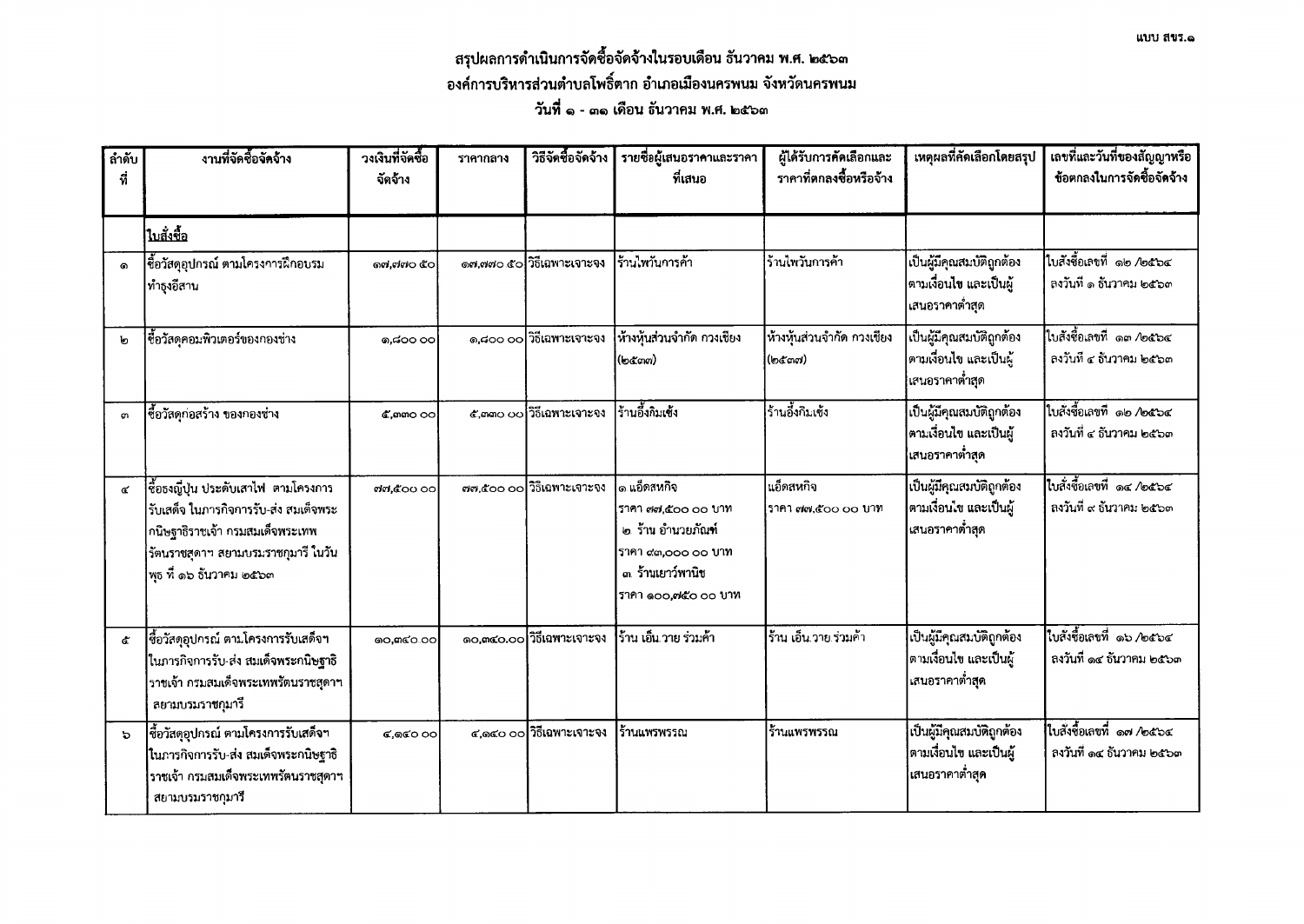### สรุปผลการดำเนินการจัดซื้อจัดจ้างในรอบเดือน ธันวาคม พ.ศ. ๒๕๖๓ ้องค์การบริหารส่วนตำบลโพธิ์ตาก อำเภอเมืองนครพนม จังหวัดนครพนม วันที่ ๑ - ๓๑ เคือน ธันวาคม พ.ศ. ๒๕๖๓

| ลำดับ<br>ที่ | งานที่จัดซื้อจัดจ้าง                                                                                                                                                                                                                                                                                                                                | วงเงินที่จัดซื้อ<br>จัดจ้าง | ราคากลาง | วิธีจัดซื้อจัดจ้าง        | ี รายชื่อผู้เสนอราคาและราคา<br>ที่เสนอ | ผู้ได้รับการคัดเลือกและ<br>ราคาที่ตกลงซื้อหรือจ้าง | เหตุผลที่คัดเลือกโดยสรุป                                                | เลขที่และวันที่ของสัญญาหรือ<br>ข้อตกลงในการจัดซื้อจัดจ้าง |
|--------------|-----------------------------------------------------------------------------------------------------------------------------------------------------------------------------------------------------------------------------------------------------------------------------------------------------------------------------------------------------|-----------------------------|----------|---------------------------|----------------------------------------|----------------------------------------------------|-------------------------------------------------------------------------|-----------------------------------------------------------|
| e)           | ซื้อวัสดุกอสร้าง (ยางมะตอย)                                                                                                                                                                                                                                                                                                                         | ග්රාම් පර                   |          | ตอ,๒๐๐ ๐๐ วิธีเฉพาะเจาะจง | ร้านอึ้งกิมเช้ง                        | ร้านอึ้งกิมเช้ง                                    | เป็นผู้มีคุณสมบัติถูกต้อง<br>ตามเงื่อนไข และเป็นผู้<br>เสนอราคาต่ำสุด   | ใบสั่งซื้อเลขที่ ๑๘ /๒๕๖๔<br>ลงวันที่ ๑๗ ธันวาคม ๒๕๖๓     |
| $\mathbf{G}$ | ชื้อวัสดุก่อสร้างของกองช่าง                                                                                                                                                                                                                                                                                                                         | <b>ම.ශටෙ 00</b>             |          | ๒,๓๔๐ ๐๐ วิธีเฉพาะเจาะจง  | ร้านอึ้งกิมเซ้ง                        | ร้านอึ้งกิมเช้ง                                    | เป็นผู้มีคุณสมบัติถูกต้อง<br>ตามเงื่อนไข และเป็นผู้<br>เสนอราคาต่ำสุด   | ใบสั่งซื้อเลขที่ ๑๙ /๒๕๖๔<br>ลงวันที่ ๒๕ ธันวาคม ๒๕๖๓     |
|              | ซื้อน้ำมันเชื้อเพลิงและหล่อลื่น ระหว่าง<br> วันที่ ๑ ถึงวันที่ ๓๑ มกราคม พ.ศ.<br>මරේටරෙ                                                                                                                                                                                                                                                             | $\alpha$ , සේ $\circ$ 00    |          | ดส,๘๕๐ ๐๐ วิธีเฉพาะเจาะจง | งริษัท รวมกิจ เอเนอร์ยี จำกัด          | บริษัท รวมกิจ เอเนอร์ชี<br>่ จำกัด                 | เป็นผู้มีคุณสมบัติถูกต้อง<br>ดามเงื่อนไข และเป็นผู้<br>ี่เสนอราคาต่ำสุด | ใบสั่งซื้อเลขที่ ๒๐ /๒๕๖๔<br>ลงวันที่ ๓๐ ธันวาคม ๒๕๖๓     |
|              | จ้างเหมาบริการ                                                                                                                                                                                                                                                                                                                                      |                             |          |                           |                                        |                                                    |                                                                         |                                                           |
| $\odot$      | จ้างเหมารถไม่ประจำทาง ๑ วัน (ไป -<br>กลับ) เพื่อใช้รับ " สงมวลชน หมู่ที่ ๗ หมู่ที่  <br>ี ๘ หมู่ที่ ๒ หมู่ที่   ๙ และหมู่ที่ ๑ ที่รอรับ<br>- สงเสด็จฯ ณ บริเวณท่าอากาศยาน<br>ุ่นครพนม ตามโครงการในภารกิจรับ - ส่ง<br>แสด็จฯ สมเด็จพระกนิษฐาธิราชเจ้า กรม<br>สมเด็จพระเทพรัตนราชสุดาฯ สยามบรม<br>ุราชกุมารี ในวันพุธ ที่ ๑๖ ธันวาคม พ.ศ.<br>loc ba   | ေၾကေတြ                      |          | ๑,๕๐๐ ๐๐ วิธีเฉพาะเจาะจง  | นายรัด หาคม                            | นายรัด หาคม                                        | เป็นผู้มีคุณสมบัติถูกต้อง<br>่ตามเงื่อนไข                               | ใบสั่งจ้างเลขที่ ๑๗ /๒๕๖๔<br>ลงวันที่ ๑๕ ธันวาคม ๒๕๖๓     |
| ២            | ่จ้างเหมารถไม่ประจำทาง ๑ วัน (ไป -<br>กลับ) เพื่อใช้รับ - ส่งมวลชน หมู่ที่ ๓ หมู่ที่<br>๔ หมู่ที่ ๑๐ หมู่ที่ ๕ และหมู่ที่ ๖ ที่รอรับ<br>ส่งเสด็จฯ ณ บริเวณท่าอากาศยาน<br>่ นครพนม ตามโครงการในภารกิจรับ - ส่ง<br>เสด็จฯ สมเด็จพระกนิษฐาธิราชเจ้า กรม<br>สมเด็จพระเทพรัตนราชสุดาฯ สยามบรม<br> ราชกุมารี ในวันพุธ ที่ ๑๖ ธันวาคม พ.ศ.<br><b>სამეთ</b> | ေငေဝ ဝဝါ                    |          | ๑,๕๐๐ ๐๐ วิธีเฉพาะเจาะจง  | นายโชคชัย พลอุน                        | นายโชคชัย พลอุน                                    | นปืนผู้มีคุณสมบัติถูกต้อง<br>ไตามเงื่อนไข                               | ใบสั่งจ้างเลขที่ ๑๘ /๒๕๖๔<br>ใลงวันที่ ๑๕ ธันวาคม ๒๕๖๓    |